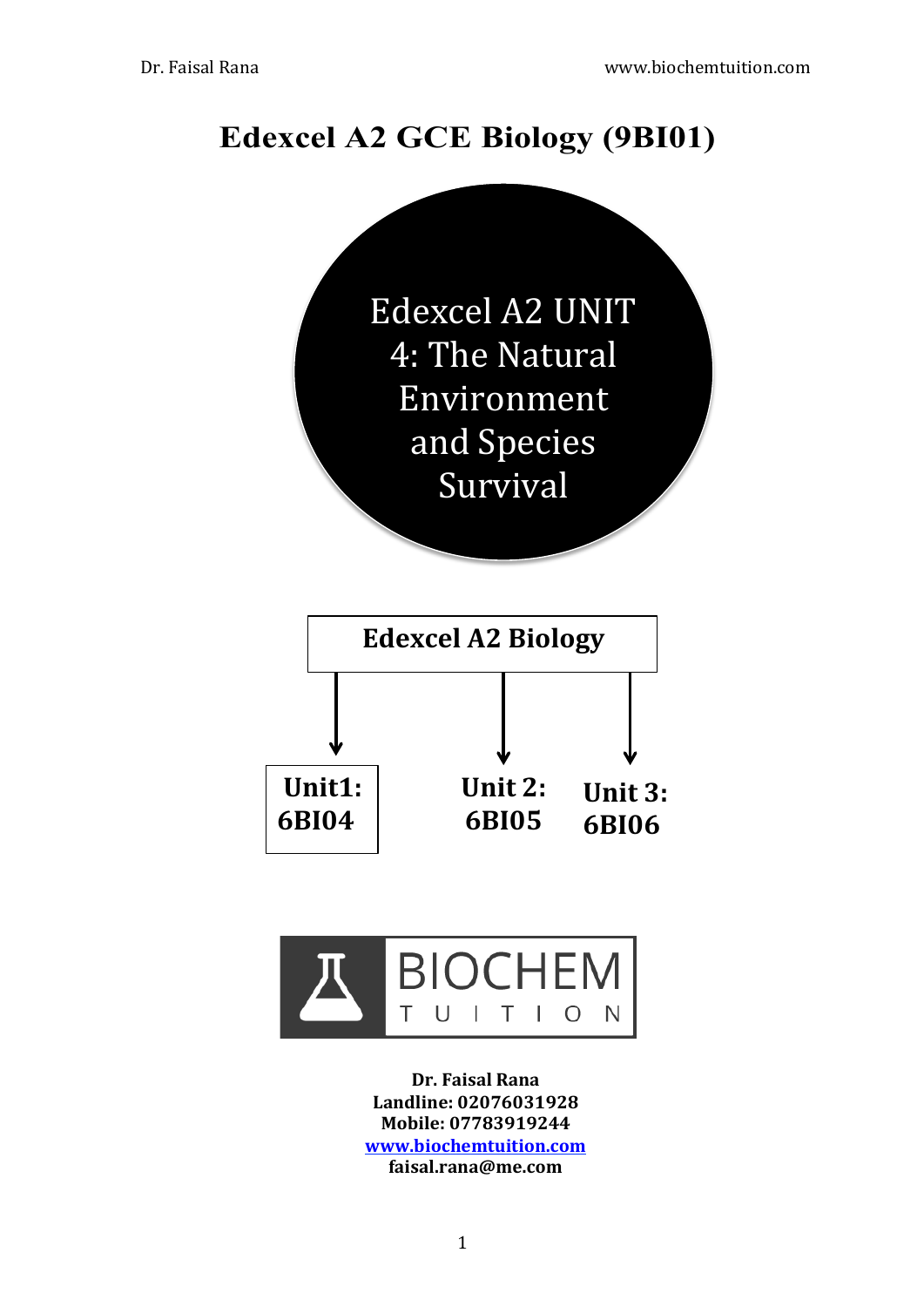| Unit 6BI04: The natural environment and species survival                                                                                                                                                                                                                                                                                      |                                           |  |
|-----------------------------------------------------------------------------------------------------------------------------------------------------------------------------------------------------------------------------------------------------------------------------------------------------------------------------------------------|-------------------------------------------|--|
| 1. Exam paper- The natural environment and species survival<br>$08^{th}$ June 2015                                                                                                                                                                                                                                                            | 20 % of<br><b>Advanced GCE</b><br>Biology |  |
| <b>Overview of content</b>                                                                                                                                                                                                                                                                                                                    |                                           |  |
| Photosynthesis; energy transfer within ecosystems<br>٠<br>Evidence for global warming<br>$\bullet$<br>Evolution through natural selection and speciation<br>٠<br>Nutrient recycling<br>٠<br>DNA profiling and PCR<br>٠<br>Structure of bacteria and viruses<br>$\bullet$<br>Infectious diseases (eg AIDS and TB) and immunology.<br>$\bullet$ |                                           |  |
| <b>Overview of assessment</b>                                                                                                                                                                                                                                                                                                                 |                                           |  |
| 1. The unit is assessed through a 1-hour and 30 min examination paper set and<br>marked by Edexcel.                                                                                                                                                                                                                                           |                                           |  |
| 2. The total number of marks is 90 and contains objective questions, short-<br>answered and structured questions.                                                                                                                                                                                                                             |                                           |  |
|                                                                                                                                                                                                                                                                                                                                               |                                           |  |

- 3. Grades A\*–E are available.
- 4. Grades assessment by year:

| Year         | Raw Marks to  | Raw Marks to       |
|--------------|---------------|--------------------|
|              | 90 % UMS - A* | 80 % UMS grade 'A' |
| Jan 2009     |               |                    |
| Jun 2009     |               |                    |
| Jan 2010     |               | 59                 |
| Jun 2010     | 63            | 58                 |
| Jan 2011     | 58            | 54                 |
| Jun 2011     | 60            | 56                 |
| Jan 2012     | 67            | 62                 |
| Jun 2012     | 63            | 58                 |
| Jan 2013     | 67            | 63                 |
| Jun 2013     | 61            | 56                 |
| Jun 2013 - R | 67            | 62                 |
| Jun 2014     | 75            | 69                 |
| Jun 2014 -R  | 77            | 71                 |
| Jun 2015     | 7             | 7                  |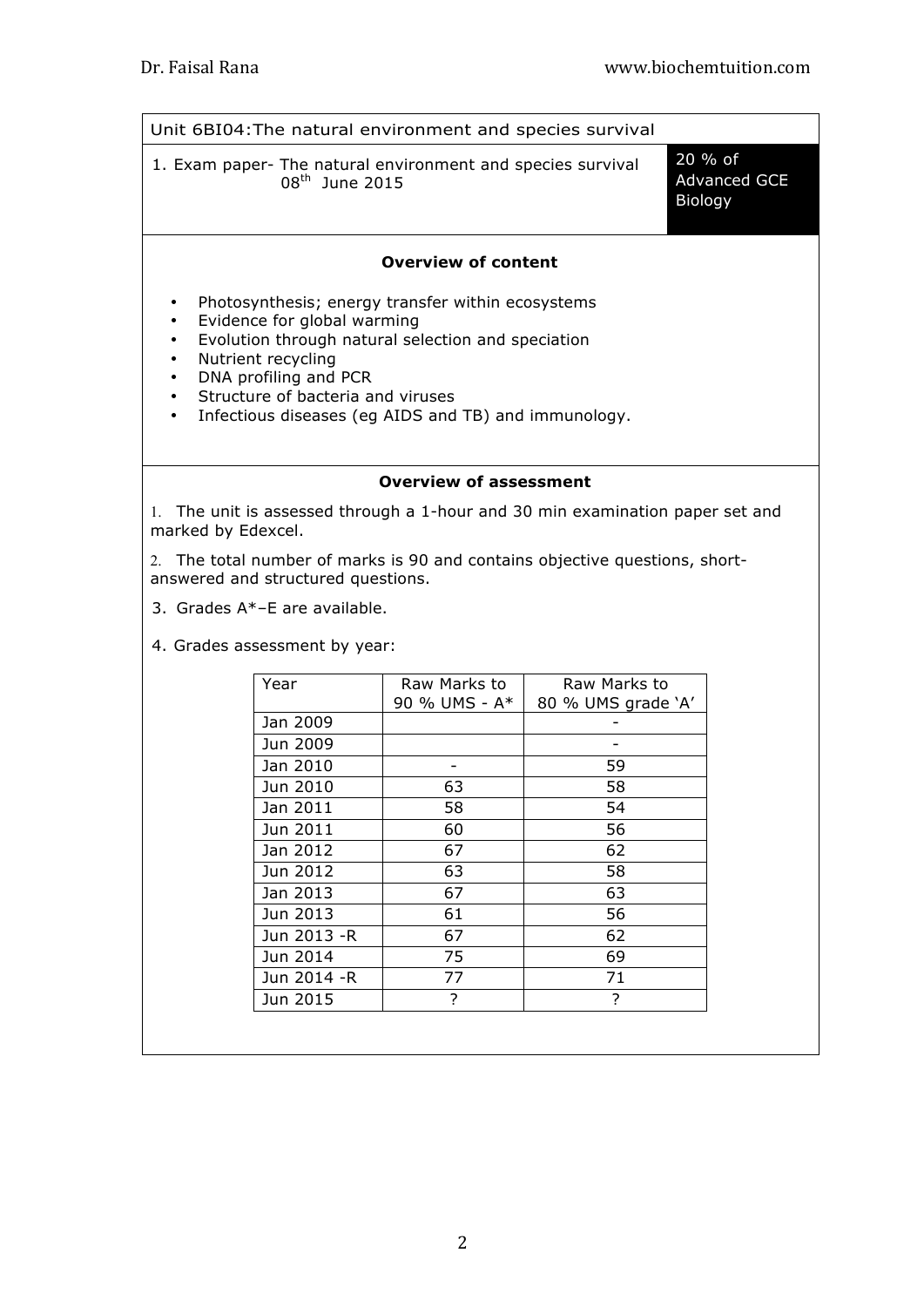## Edexcel A2 GCE Biology

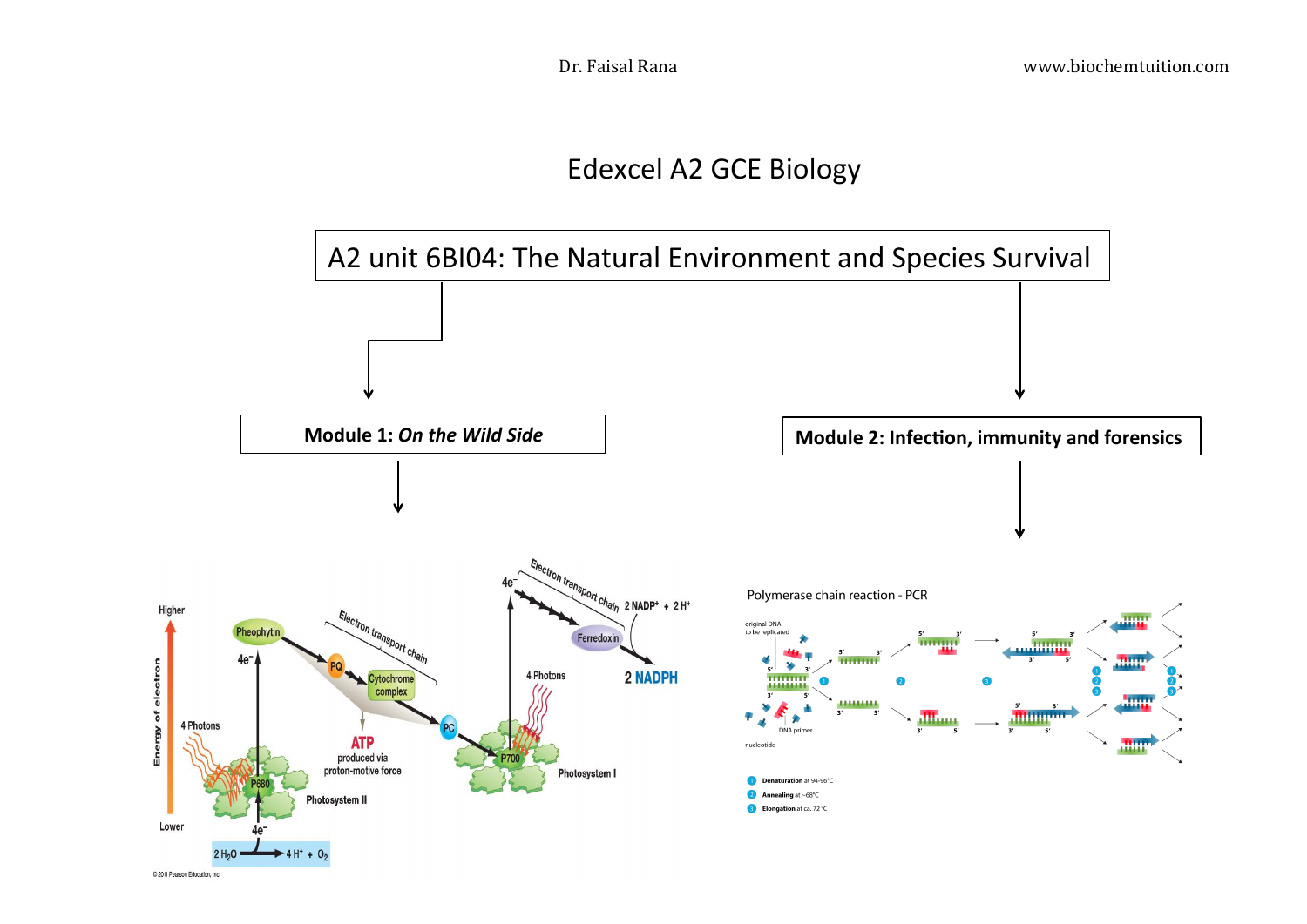#### **How BioChem Tuition prepares their students for 6BI04: The natural environment and species survival?**

BioChem Tuition has a three-pronged strategy to prepare students for unit 6BI04 that helps them attain grade A or  $A^*$ .

1. **Detailed 6BI04 knowledge:** The students will study the specification of Edexcel  $6B104$  alongside extensive practice of examination style questions to help them retain the content of the specification. The students will receive detailed 6BI04 notes prepared by BioChem Tuition.

#### **Key features**

- $\checkmark$  6BI04 specification notes.
- $\checkmark$  6BI04 examination style past examination questions.
- $\checkmark$  1-2-1 help in understanding the key examiner points.
- $\checkmark$  Revision notes and charts to aid revision.
- 2. **Practice Edexcel past examination papers (1995-2014):** The students will complete at least 14 years of Edexcel past exam papers. BioChem Tuition will provide all the past papers in printed form to the students. Candidates are required to complete past papers, which are checked and marked in light of the official examiner report and mark scheme. Any mistakes will be followed up to ensure the mistakes are not repeated. The students will be shown how to maximise their marks by following our exam technique and also methods to improve comprehension for scientific questions.

#### **Key features**

- $\checkmark$  14 years of past examination papers practice.
- $\checkmark$  1-2-1 help in understanding the exam technique.<br> $\checkmark$  Revisit the mistakes and practice relevant questi

Revisit the mistakes and practice relevant questions to ensure the mistakes are not repeated.

 $\checkmark$  Past paper practice can be extended by solving 6BI04 style questions from AQA, CIE and OCR exam boards.

3. **Mock examination practice:** Mock 6BI04 examination practice to give students feedback on the likely grade achievable in the exams.

#### **Key features**

 $\checkmark$  Mock examination practice to simulate exam experience, which will be marked, graded and feedback on mistakes provided.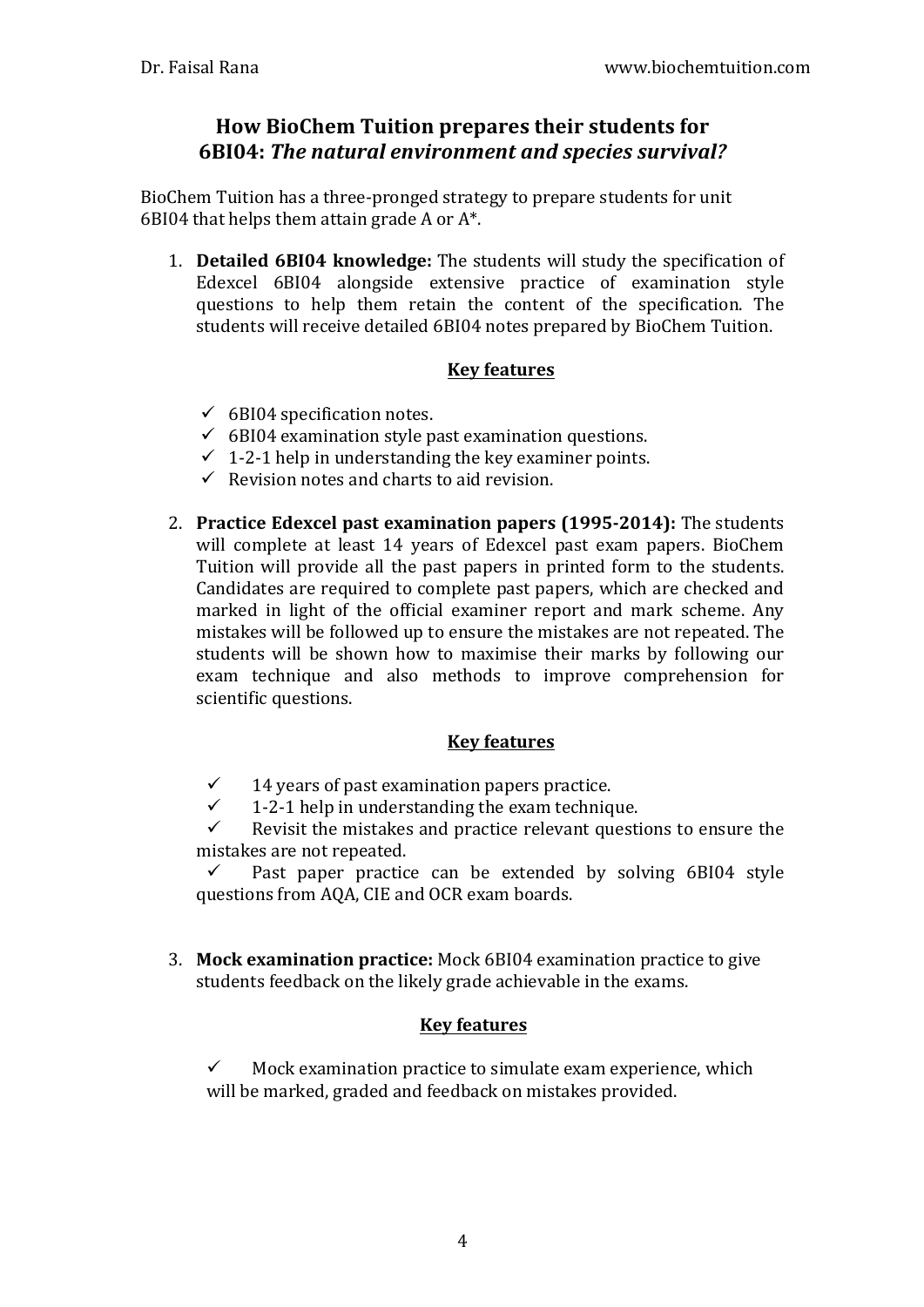| How To Achieve Grade 'A' or 'A*'<br><b>6BI04: The Natural Environment and Species Survival</b> |                                                                      |                                                             |  |
|------------------------------------------------------------------------------------------------|----------------------------------------------------------------------|-------------------------------------------------------------|--|
| <b>Intensive tutoring</b>                                                                      | Past papers practice (1995-2014)                                     | <b>Mock examination practice</b>                            |  |
| 1. Cover 6BI04 Specification<br>2. Practice examination style<br>questions                     | 1. Solve 6BI04 past papers.<br>2. Revisit the mistakes/revise topics | 1. Solve mock examination papers<br>to prepare for the exam |  |
|                                                                                                |                                                                      |                                                             |  |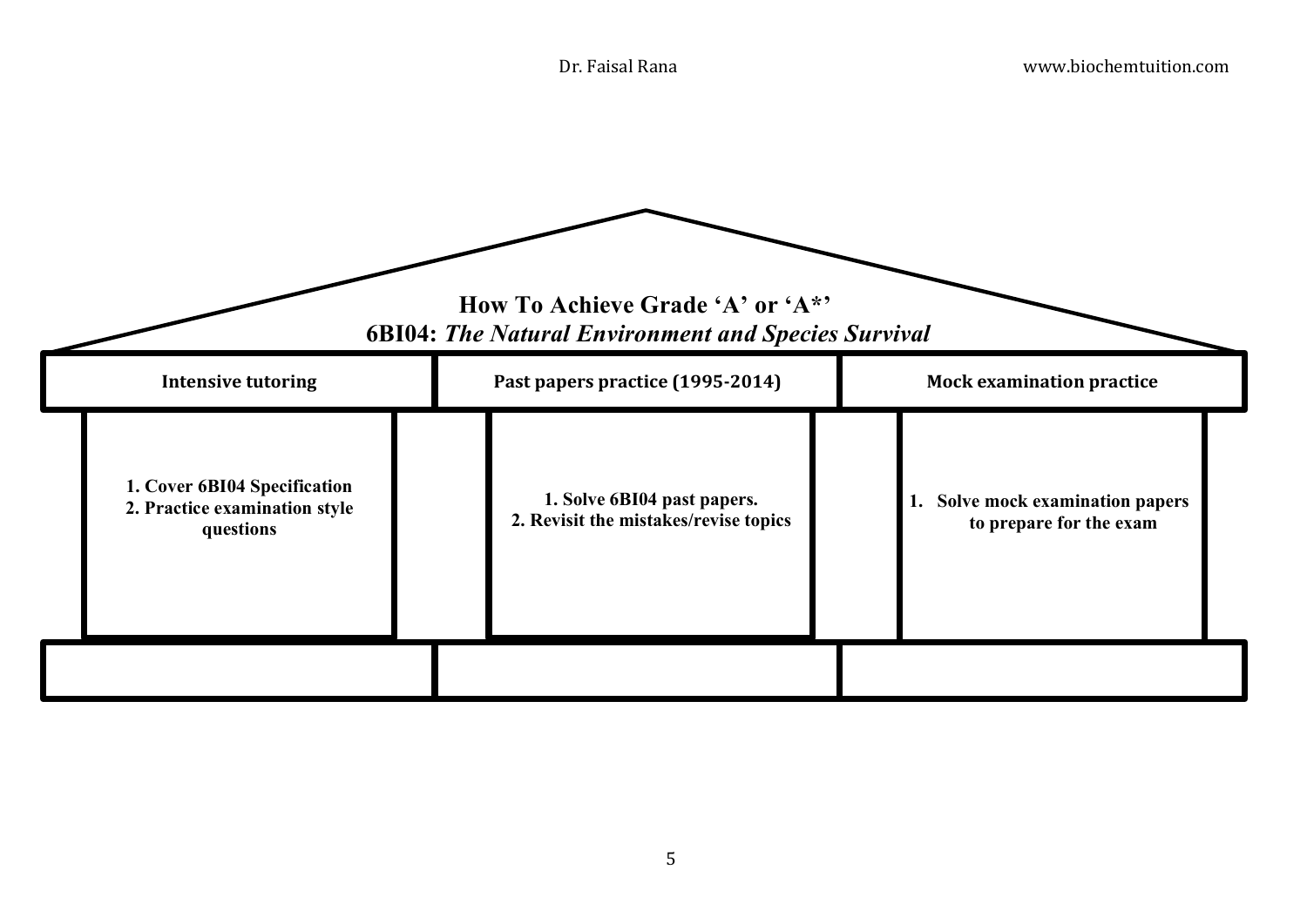### **6BI04 Tuition Plan**

| <b>Tuition Plan for 6BI04: The Natural Environment and Species Survival</b>                                                                                                                                                                                                                                                                                                                                                                                                                                                                                                                                                                                                                                                                                                                                                                                                                                                                                                                                                                                                                                    |                     |
|----------------------------------------------------------------------------------------------------------------------------------------------------------------------------------------------------------------------------------------------------------------------------------------------------------------------------------------------------------------------------------------------------------------------------------------------------------------------------------------------------------------------------------------------------------------------------------------------------------------------------------------------------------------------------------------------------------------------------------------------------------------------------------------------------------------------------------------------------------------------------------------------------------------------------------------------------------------------------------------------------------------------------------------------------------------------------------------------------------------|---------------------|
| <b>Stage 1: Specification Topics</b>                                                                                                                                                                                                                                                                                                                                                                                                                                                                                                                                                                                                                                                                                                                                                                                                                                                                                                                                                                                                                                                                           | <b>Tuition time</b> |
| Module 1: On the wild side                                                                                                                                                                                                                                                                                                                                                                                                                                                                                                                                                                                                                                                                                                                                                                                                                                                                                                                                                                                                                                                                                     | 12 hours            |
| Structure of chloroplasts and their adaptability to the<br>role in photosynthesis.<br>Photosynthetic reactions, light dependent stage and<br>light independent stage of photosynthesis.<br>The ATP synthesis and gross & net primary productivity.<br>$\bullet$<br>The efficiency of energy transfer between tropic levels.<br>$\bullet$<br>Carbon cycle, the control of the distribution of organism<br>$\bullet$<br>in a habitat.<br>Study ecology of a habitat.<br>$\bullet$<br>The concept of niche and abundance of organisms in a<br>$\bullet$<br>habitat.<br>The concept of succession to a climax community.<br>$\bullet$<br>Global warming, green house effects and global<br>$\bullet$<br>warming.<br>Effect of increasing temperature on the rate of<br>enzymatic activity in plants, animals and<br>microorganisms.<br>Investigating the affect of temperature on the<br>$\bullet$<br>development of organisms.<br>Evidence for global warming and extrapolation of the<br>data to make predictions.<br>Evolutionary selection and speciation.<br>Validating evidence through peer-review process. | 6 hour              |
| Practice of past examination style questions on the wild<br>side.                                                                                                                                                                                                                                                                                                                                                                                                                                                                                                                                                                                                                                                                                                                                                                                                                                                                                                                                                                                                                                              | 6 hour              |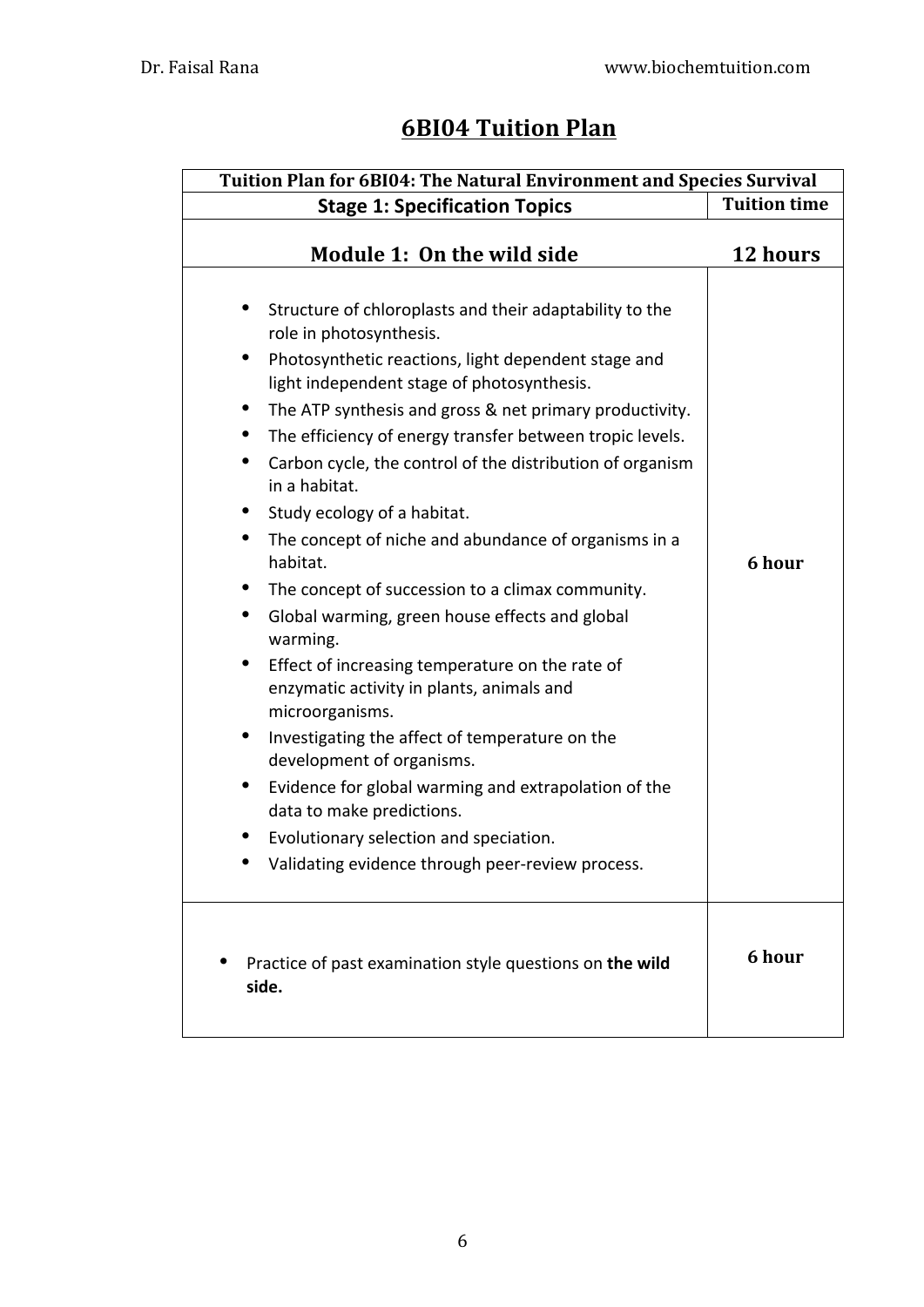| <b>Module 2: Infection, immunity and forensics</b>                                                                                                                                                                                                                                                                                                                                                                                                                                                                                                                                                                                                                                                                                                                                                                                                                                                                                                                                                                                                                                                                                                                                                                                        | 12 hours |
|-------------------------------------------------------------------------------------------------------------------------------------------------------------------------------------------------------------------------------------------------------------------------------------------------------------------------------------------------------------------------------------------------------------------------------------------------------------------------------------------------------------------------------------------------------------------------------------------------------------------------------------------------------------------------------------------------------------------------------------------------------------------------------------------------------------------------------------------------------------------------------------------------------------------------------------------------------------------------------------------------------------------------------------------------------------------------------------------------------------------------------------------------------------------------------------------------------------------------------------------|----------|
| The nature of the genetic code<br>٠<br>Transcriptions and translation - central dogma<br>$\bullet$<br>Post-transcriptional processing<br>$\bullet$<br>DNA profiling, PCR, electrophoresis<br>$\bullet$<br>The structure of bacterial and viruses.<br>$\bullet$<br>The role of micro-organisms in the decomposition of organic<br>$\bullet$<br>matter.<br>Barriers to entry of pathogen.<br>$\bullet$<br>Bacterial and viral infections.<br>$\bullet$<br>Immune response of body to infection. - Innate immune<br>$\bullet$<br>response<br>The production of antibodies to antigens.<br>$\bullet$<br>The role of B cells and T cells in the body's immune response.<br>$\bullet$<br>The process of immunity.<br>$\bullet$<br>The theory of 'evolutionary race' between pathogens and the<br>$\bullet$<br>hosts.<br>The difference between bacteriostatic and bacteriocidal and<br>$\bullet$<br>antibiotics.<br>Investigate the affect of different antibiotics on bacteria<br>$\bullet$<br>Hospital-based infections<br>$\bullet$<br>Determining the time of death of mammals by investigating<br>$\bullet$<br>extent of decomposition, stage of succession, forensics<br>entomology, body temperature and degree o muscle<br>contraction. | 6 hours  |
| Practice of past examination style questions on infection, immunity<br>and forensics.                                                                                                                                                                                                                                                                                                                                                                                                                                                                                                                                                                                                                                                                                                                                                                                                                                                                                                                                                                                                                                                                                                                                                     | 6 hours  |